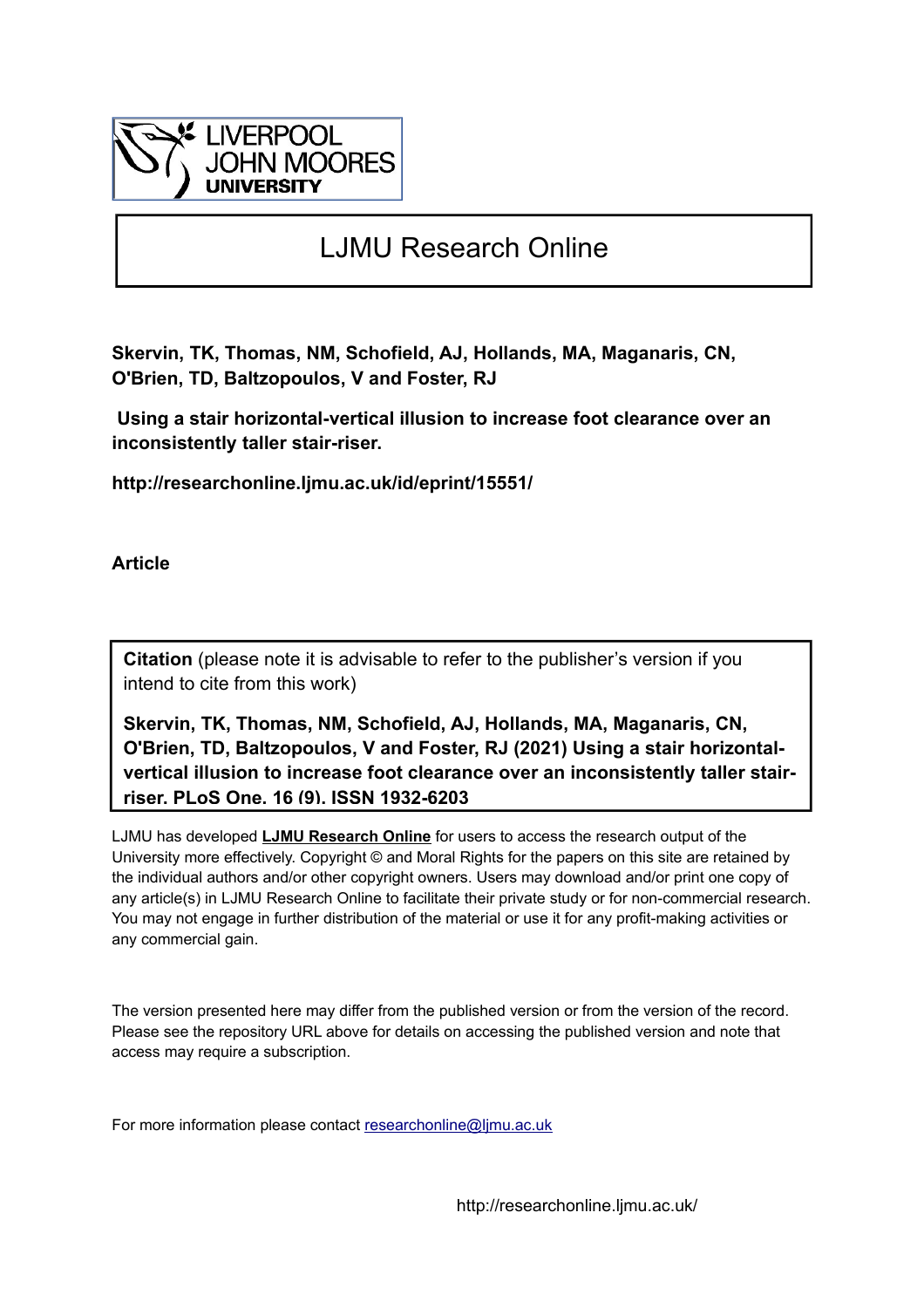[a1111111111](http://crossmark.crossref.org/dialog/?doi=10.1371/journal.pone.0257159&domain=pdf&date_stamp=2021-09-14) **a**1.11 [a1111111111](http://crossmark.crossref.org/dialog/?doi=10.1371/journal.pone.0257159&domain=pdf&date_stamp=2021-09-14) Check for updates

# **OPEN ACCESS**

**Citation:** Skervin TK, Thomas NM, Schofield AJ, Hollands MA, Maganaris CN, O'Brien TD, et al. (2021) Using a stair horizontal-vertical illusion to increase foot clearance over an inconsistently taller stair-riser. PLoS ONE 16(9): e0257159. [https://doi.](https://doi.org/10.1371/journal.pone.0257159) [org/10.1371/journal.pone.0257159](https://doi.org/10.1371/journal.pone.0257159)

**Editor:** Kei Masani, Toronto Rehabilitation Institute - UHN, CANADA

**Received:** April 27, 2021

**Accepted:** August 24, 2021

**Published:** September 14, 2021

**Copyright:** © 2021 Skervin et al. This is an open access article distributed under the terms of the Creative Commons [Attribution](http://creativecommons.org/licenses/by/4.0/) License, which permits unrestricted use, distribution, and reproduction in any medium, provided the original author and source are credited.

**Data Availability Statement:** All relevant data are within the manuscript and its [Supporting](#page-10-0) [Information](#page-10-0) files.

**Funding:** TKS was awarded a PhD scholarship, funded by Liverpool John Moores University (UK). The funders had no role in study design, data collection and analysis, decision to publish, or preparation of the manuscript.

**Competing interests:** The authors have declared that no competing interests exist.

RESEARCH ARTICLE

# Using a stair horizontal-vertical illusion to increase foot clearance over an inconsistently taller stair-riser

 $\mathbf{I}^{\prime}$  **Timmion K. Skervin<sup>1</sup>, Neil M. Thomas<sup>1</sup>, Andrew J. Schofield<sup>2</sup>, Mark A. Hollands<sup>1</sup>, Constantinos N. Maganaris1 , Thomas D. O'Brien1 , Vasilios Baltzopoulos1 , Richard J.** Foster $\mathbf{D}^{1*}$ 

**1** Research to Improve Stair Climbing Safety, School of Sport and Exercise Sciences, Faculty of Science, Liverpool John Moores University, Liverpool, United Kingdom, **2** School of Psychology & Aston Research Centre for Healthy Ageing, College of Health and Life Sciences, Aston University, Birmingham, United Kingdom

\* R.J.Foster@ljmu.ac.uk

# Abstract

## **Introduction**

Stair falls can be caused by inconsistent stair dimensions. During ascent, inconsistently taller stair risers lead to reduced foot clearances as the inconsistency goes unnoticed. A stair horizontal-vertical illusion increases perceived riser heights and foot clearance and could offset reduced foot clearances over inconsistently taller risers, though this might impact other stair safety measures.

## **Method**

Twelve participants (age: 22 (3) years) ascended a seven-step staircase under three conditions: i) all steps consistent in riser height (consistent), ii) a 1cm increase in step 5 riser height (inconsistent) and iii) a 1cm increase in step 5 riser height, superimposed with a stair horizontal-vertical illusion (illusion). Vertical foot clearance, foot overhang, and margins of stability were assessed over step 4, 5 and 6. Perceived riser height due to the illusion was determined through a computer perception test. A One-Way Repeated Measures ANOVA compared biomechanical variables between conditions. A One Sample t test compared perceived riser height to the true height.

### **Results**

Over the inconsistent step 5, foot clearance reduced by 0.8cm compared to consistent. Illusion increased foot clearance by 1.1cm and decreased foot overhang by 4% compared to inconsistent. On step 4 the illusion led to more anterior instability compared to inconsistent. Illusion and inconsistent led to more mediolateral stability compared to consistent. The illusion increased perceived riser height by 12%.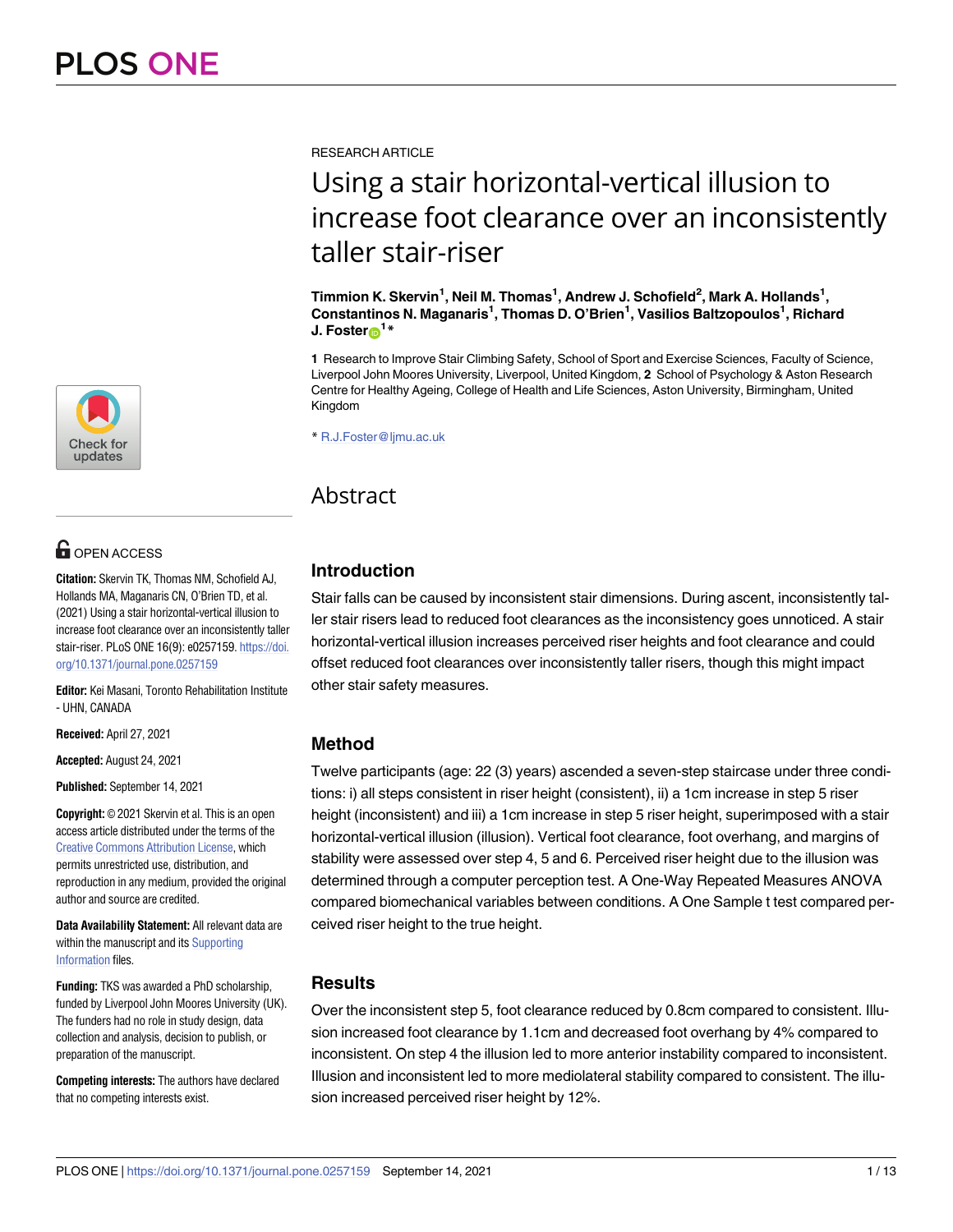#### <span id="page-2-0"></span>**Discussion**

Foot clearance reductions over inconsistently taller risers can be offset by a stair horizontalvertical illusion. Additional benefits included a safer foot overhang and unaffected stability over the inconsistent riser. Changes to step 4 stability might have resulted from leaning forward to look at the step 5 illusion. The stair horizontal-vertical illusion could be a practical solution for inconsistently taller stair risers, where a rebuild is usually the only solution.

#### **1. Introduction**

Stair fall accidents often result in serious injury and in severe cases can be fatal [[1\]](#page-11-0). Although stair fall risk is notably heightened for an older adult largely due to age related factors such as reduced vision or musculoskeletal function [\[2\]](#page-11-0), stairs falls occur across the lifespan [\[3](#page-11-0)] and are a broad societal issue. Many factors can affect stair fall risk including frailty, risky behaviour (such as carrying objects on stairs) and poor vision [\[2\]](#page-11-0), but several previous reports demonstrate the importance of the built environment and in particular stair dimensions in dynamic balance control and the circumstance of stair falls [\[4–8\]](#page-11-0).

The stepping action on stairs is typically an intuitive response to the step dimensions appar-ent to a stair user [[9](#page-11-0)]. This response is informed by the visually perceived step size  $[10-12]$  $[10-12]$  $[10-12]$  and can be fine-tuned by somatosensory feedback (i.e. when the foot lands on the stair tread) from the first few repetitions of the stepping action on a specific staircase  $[11, 13]$  $[11, 13]$  $[11, 13]$ . This somatosensory information results from foot contact on steps and the positional feedback from the movement of the lower limbs over each step. The interaction and adaptation of stair visual perception and somatosensory feedback will determine biomechanical characteristics such as foot clearance, which determine the safety of the stair negotiation. Foot clearance during a step up is a measure reflecting the distance of the foot from catching the step edge usually at the point of step edge crossing. Inadequate foot clearance can lead to a trip/fall on stairs and is characterised by foot clearances that are low and/or variable over a step edge [\[14\]](#page-12-0). Foot clearance height can adapt to the visually perceived height of a step/obstacle and somatosensory feedback [[10](#page-11-0), [11,](#page-11-0) [13](#page-12-0)]. Over a perceptually taller obstacle for example, Rhea, Rietdyk [\[11\]](#page-11-0) found foot clearances initially increase in an obstacle crossing task due to the perceived obstacle size, but over repeated trials, foot clearance height reduces likely due to somatosensory feedback.

On stairs with many steps, foot clearance is reduced and more consistent over the mid stair portion compared to stair entrance [[10](#page-11-0), [15,](#page-12-0) [16](#page-12-0)] reflecting somatosensory learning of the step dimensions. The mid stair action is more likely driven by this information than vision [\[17](#page-12-0)] though this can present an issue when discrete inconsistencies in step dimensions are present mid stair as they go visually unnoticed and lead to reduced foot clearance [[18\]](#page-12-0). Previous ergo-nomic reports note this as a stair safety hazard, [[9,](#page-11-0) [19](#page-12-0)], though to our knowledge, only one recent study has evidenced this experimentally. Francksen, Ackermans [[18](#page-12-0)] showed that during stair ascent, foot clearances reduced by ~0.9cm in young and older adults over a mid-stair riser that was inconsistently taller by 1cm compared to when all risers were consistent in height. Importantly, participants were unable to identify any inconsistencies in stair riser height after completing the trials. This inability to detect riser-height inconsistencies may be exacerbated on visually uniform stairs where the lack of differentiating features provide no cue for visually attending to a particular step or noticing between-step differences. Inconsistent stair dimensions are likely to go unnoticed or unreported unless a serious fall or trip event occurs, yet evidence suggests the prevalence of step inconsistencies in public are quite high. In an investigation of 80 stair fall reports, around 60% of the stairs had variance in riser height [\[6\]](#page-11-0). Variability in step dimensions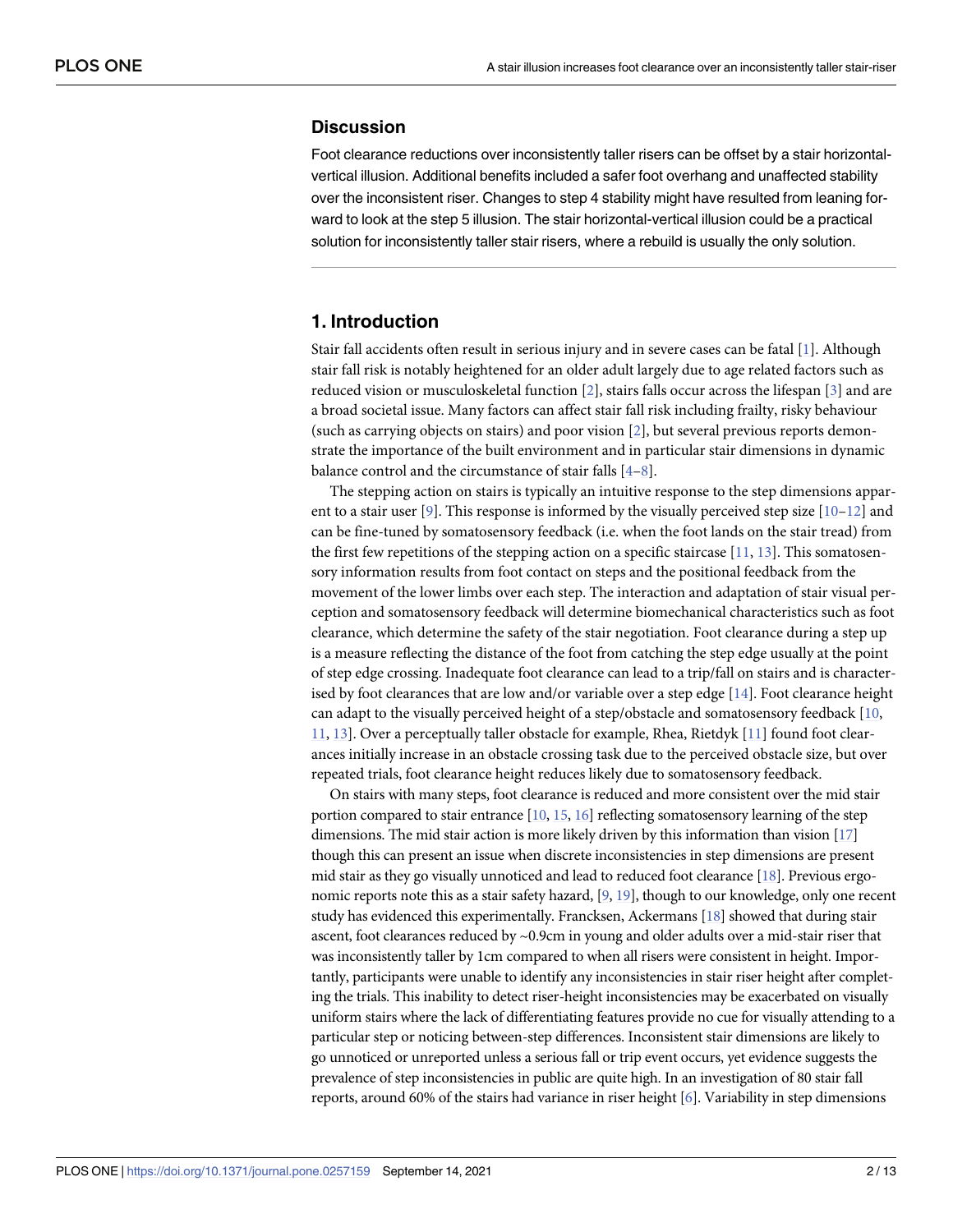<span id="page-3-0"></span>between steps should not exceed 1% in the UK [[20\]](#page-12-0) while in the USA a variation of 4.8mm or greater between adjacent steps is prohibited and the difference between the largest and smallest step should not exceed 9.5mm [\[21\]](#page-12-0). However, these regulations apply to newly built stairs meaning old stairs may not conform to this or may have inconsistencies due to the stair degrading with age. Despite the safety risk, a rebuild of these stairs may be time consuming and costly.

Previous findings show that superimposing a stair horizontal-vertical (HV) illusion (Fig 1A) on to steps, stairs or obstacles can lead to subsequent increases in foot clearance of ~1cm [\[10,](#page-11-0) [12,](#page-12-0) [16,](#page-12-0) [22\]](#page-12-0). This visuomotor interaction is thought to represent a perception-action link [\[23\]](#page-12-0), and the illusion was developed on the basis of the original HV illusion (Fig 1B). These findings have been demonstrated in both young and older adults  $[10, 16]$  $[10, 16]$  $[10, 16]$ , and raise the question as to whether the stair HV illusion can ameliorate the reduced foot clearances over an inconsistently taller riser? If effective, this could be a useful solution on such stair inconsistencies as there are currently no other options to circumvent this issue other than stair rebuilds. Although previous use of the stair HV illusion has shown no detrimental effect on stair safety measures over consistent stair risers  $[10, 16]$  $[10, 16]$  $[10, 16]$ , visually altering the perception of a riser that is physically taller than the preceding risers may pose stability issues and requires investigating.

The aim of this study was to determine whether a stair HV illusion can ameliorate the reduced foot clearances that result over an inconsistently taller mid-stair riser and to assess whether this has unintended impact on other stair ascent safety measures. These measures included foot overhang, stair balance (margins of stability) and stair velocity, which characterise other stair fall mechanisms including a stair slip or loss of balance. We hypothesised that an inconsistently taller mid-stair riser would reduce foot clearance, and that the presence of a stair HV illusion superimposed onto the inconsistently taller riser would increase foot clearance.

#### **2. Materials and methods**

#### **2.1. Participants**

Twelve young adults (Mean (1SD), age: 22 (3) years, height: 1.8 (0.1) m, mass: 81.2 (19.3) kg, visual acuity: -0.16 (0.08) LogMAR, contrast sensitivity: 2.18 (0.32) LogCS; 9 males) were



**Fig 1. Horizontal-vertical illusions.** (A) A version of the stair horizontal-vertical illusion. (B) The original horizontalvertical illusion. The stair design is characterised by square wave gratings on the step riser and a top edge abutting edge highlighter positioned on the going of the step. The black and white stripes here are characterised by a 70-30% mark space ratio design. In the original horizontal-vertical illusion, the vertical line is perceived to be up to 20% longer than the horizontal despite both lines being of equal length.

<https://doi.org/10.1371/journal.pone.0257159.g001>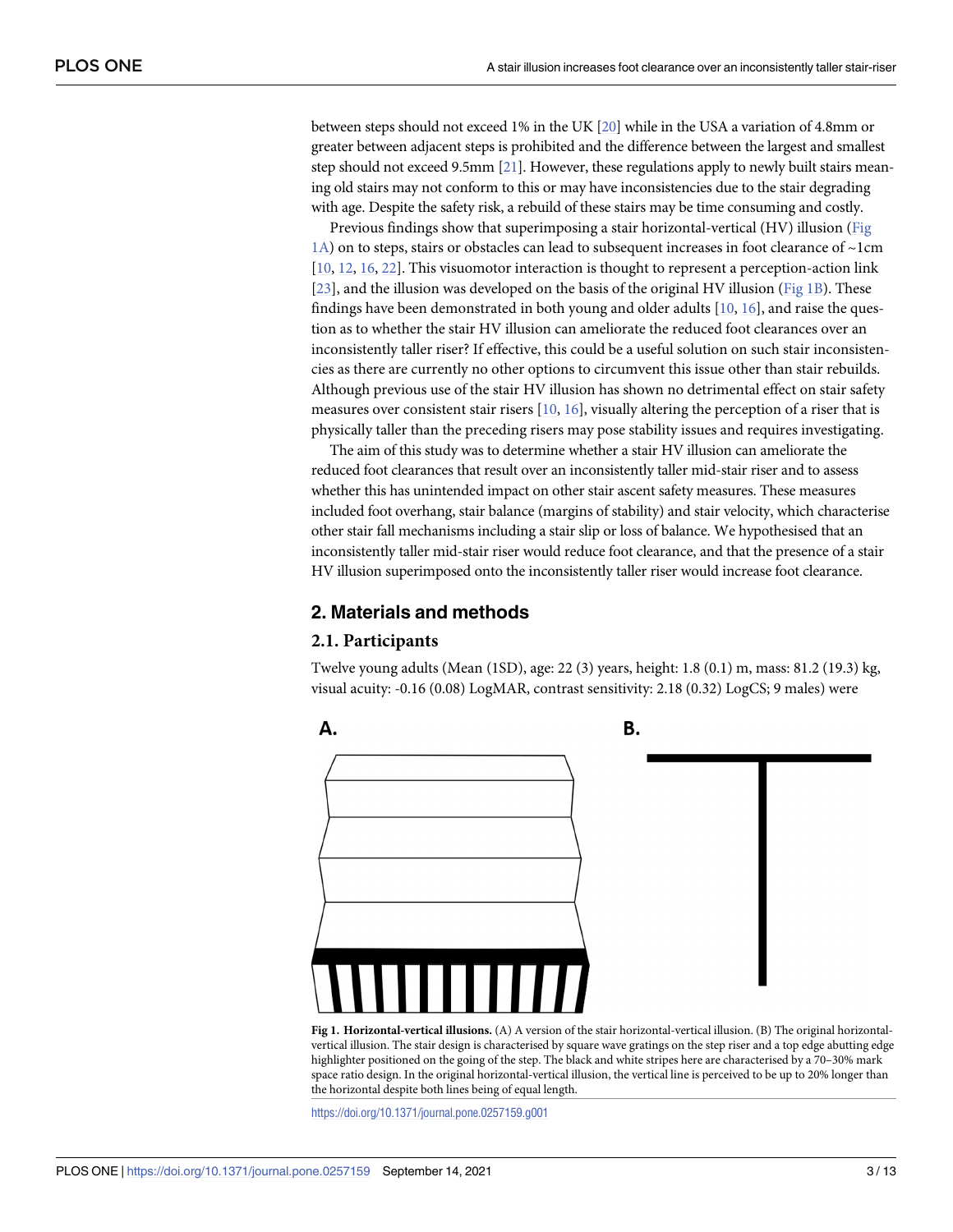<span id="page-4-0"></span>recruited from the University and local community and provided written informed consent to participate. All participants were free from visual and physical/neurological impairment that would prevent them from climbing stairs. Vision was assessed using The Freiburg Visual Acuity Test [[24](#page-12-0)]. All participants were naïve to the illusion and its effect from previous studies. This study received institutional ethical approval and conformed to the declaration of Helsinki.

#### **2.2. Protocol**

Participants ascended a seven-step custom-built instrumented staircase at a self-selected speed under three different stair riser conditions: i) all seven steps consistent in riser height (consistent), ii) a 1cm increase in step 5 riser height only (inconsistent), and iii) a 1cm increase in step 5 riser height only, superimposed with a stair horizontal-vertical illusion (illusion) (Fig 2). For the consistent stair condition, each step had a riser height of 20cm. For the inconsistent and illusion stair conditions, step 5 had a rise height of 21cm whilst the remaining steps had rise heights of 20cm. All steps had a going length of 25cm irrespective of stair condition. These dimensions fall within UK building regulations [\[25\]](#page-12-0). Each stair condition was performed as a block of five successful trials. Participants began by completing the consistent stair condition first, but the order of inconsistent and illusion stair conditions were counterbalanced between participants. Following the stair trials, participants completed a computer-based perception test to determine the presence of a perceptual effect in response to the illusion.

Trials began approximately two/three steps away from the staircase. Participants were instructed to cross the first step with the same self-selected foot for each trial, ascend the stairs in a step-over-step manner and continue walking to the end of the top landing after crossing the last step. Upon return to the start position, participants were asked to step over two low height obstacles to disrupt any potential somatosensory interference from descending the stairs. When changing between stair conditions, participants were asked to leave the room and were instructed that something may or may not change on the stairs. Participants were not informed of the 1cm increase in riser height change or the purpose of the superimposed illusion. All participants completed the trials without handrail use. Participants wore tight



**Fig 2. Stair conditions.** (A) Consistent. (B) Inconsistent. (C) Illusion. Step 5 riser height for stair conditions B and C was increased by 1cm. The HV illusion design on stair C was characterised by a 70–30% mark space ratio between the white and black stripes on the riser aspect respectively with an abutting edge highlighter on the step going. This design was used as it showed the strongest perception-action link from our previous study [\[16\]](#page-12-0).

<https://doi.org/10.1371/journal.pone.0257159.g002>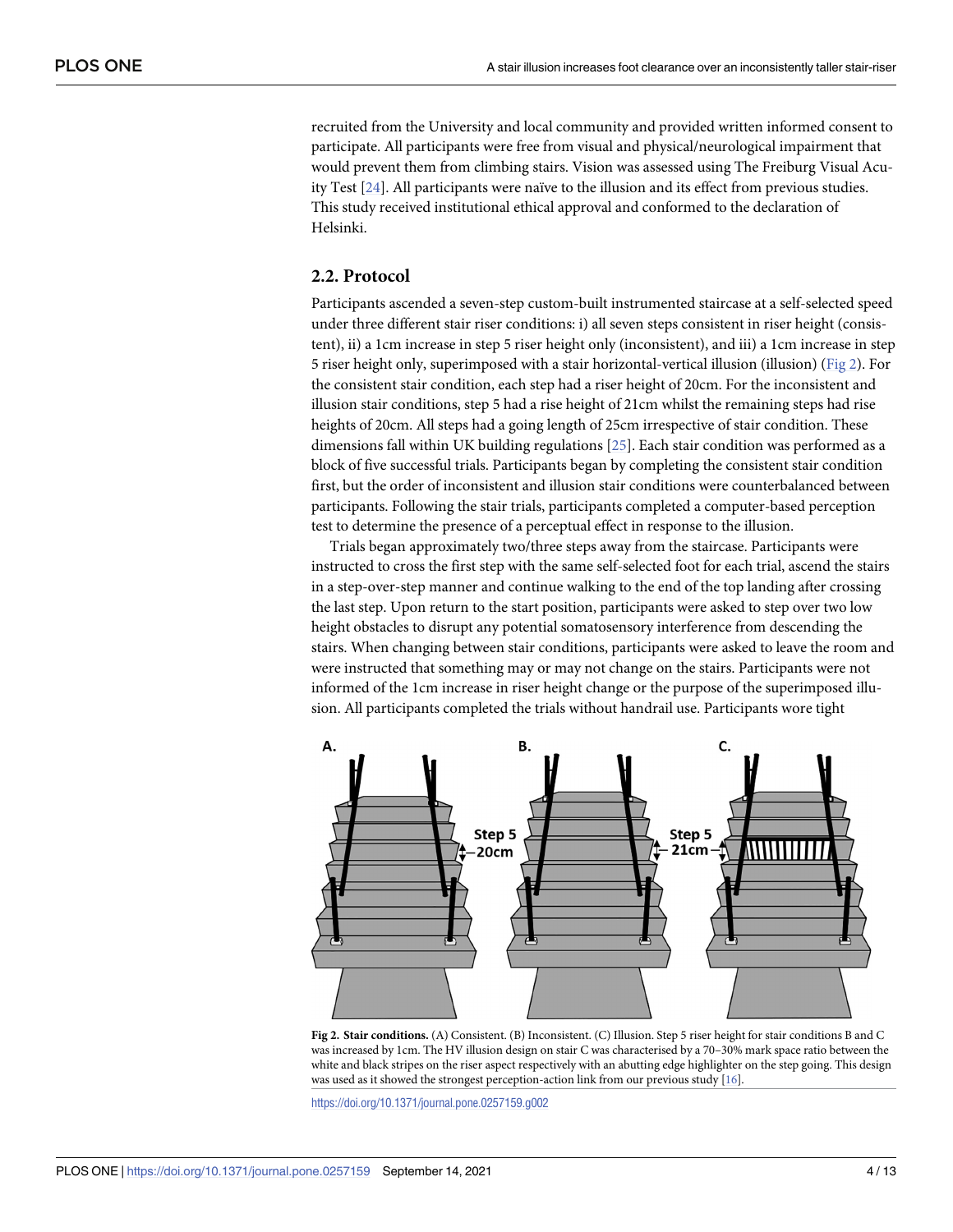<span id="page-5-0"></span>clothing, flat shoes and were familiarised with the protocol. Commercially available grey floor coverings were used on the laboratory staircase to create a visually uniform stair appearance. The HV illusion riser design [\(Fig](#page-4-0) 2) was printed in a matte finish, cut to size, and reinforced with card. A 5.5cm edge highlighter was used on the going of step 5 to complete the illusion [\[10\]](#page-11-0).

A 26-camera motion capture system (Vicon MX, Oxford Metrics, UK) captured whole body kinematics at 120 Hz. The Plug-in Gait marker set (without arms) was used to model head, trunk, pelvis and lower body kinematics with additional tracking markers and clusters placed on the head and lower limbs. A static calibration was captured to acquire the modelled body segments' marker coordinates. A digitising wand (C-Motion, Germantown, MD, USA) was used to create virtual landmarks on the toe and heel-tips of participants' shoes. Toe-tip landmarks were created on the most anterior-inferior aspect of the shoe; heel-tip landmarks were created at the most posterior-inferior aspect of the shoe. Step edge locations were defined with virtual landmarks using the digitising wand, and these were referenced to a marker cluster affixed to the stairs.

Marker data were labelled, and gap filled (quintic spline method with maximum gap of 12 frames) in Vicon (Vicon Nexus 2.6, Oxford Metrics), and exported as c3d files for analysis using Visual 3D (C-Motion, Germantown, MD, USA). Marker data were filtered using a fourth order Butterworth bidirectional filter (cut-off frequency 6Hz). Outcome measures included lead vertical foot clearance, foot overhang, margins of stability (MoS) in the anteroposterior and mediolateral directions, and stair-climbing velocity.

Lead vertical foot clearance, defined as the vertical distance of the virtual toe tip landmark to the step edge was extracted at the point where the difference in anteroposterior position between the step edge and virtual toe tip landmark was zero. Foot overhang was defined as the distance between the virtual heel tip landmark and the virtual step edge location(s) and was extracted at the point the trail limb crossed the step edge. Foot overhang was calculated as a percentage of foot length.

Centre of mass (CoM) was generated as a link model-based item in Visual 3D based on Dempster's regression equations [\[26\]](#page-12-0). Stair-climbing velocity was calculated as the first derivative of the CoM anteroposterior trajectory from the start of the trial to initial contact on the top landing of the trailing foot. Margins of stability were calculated and defined in the anteroposterior direction as the distance between the extrapolated CoM (xCoM) and the virtual toe tip landmark and in the mediolateral direction as the distance between the  $x$ CoM and  $5<sup>th</sup>$ Metatarsal head [[4,](#page-11-0) [27,](#page-12-0) [28\]](#page-12-0). In the anteroposterior direction a negative margin of stability value represents an xCoM anterior to the boundary of support indicating instability. In the mediolateral direction a negative value represents an xCoM that is lateral to the boundary of support indicating instability.

xCoM was defined as:

$$
xCoM = pCoM + vCoM/\sqrt{(gl^{-1})}
$$
 (1)

where pCoM is the anteroposterior/mediolateral position of the CoM, vCoM is the instantaneous anteroposterior/mediolateral velocity of the CoM, *g* is acceleration due to gravity, and *l* is the absolute distance between the CoM and the ankle joint centre. The anteroposterior and mediolateral margin of stability were calculated at the point of lead vertical foot clearance over each step as this represents the most dangerous point for a trip.

Aside from stair-climbing velocity, all outcome measures were calculated for each stair condition on step 4,5 and 6 to determine whether each condition influenced behaviour before, on and after step 5.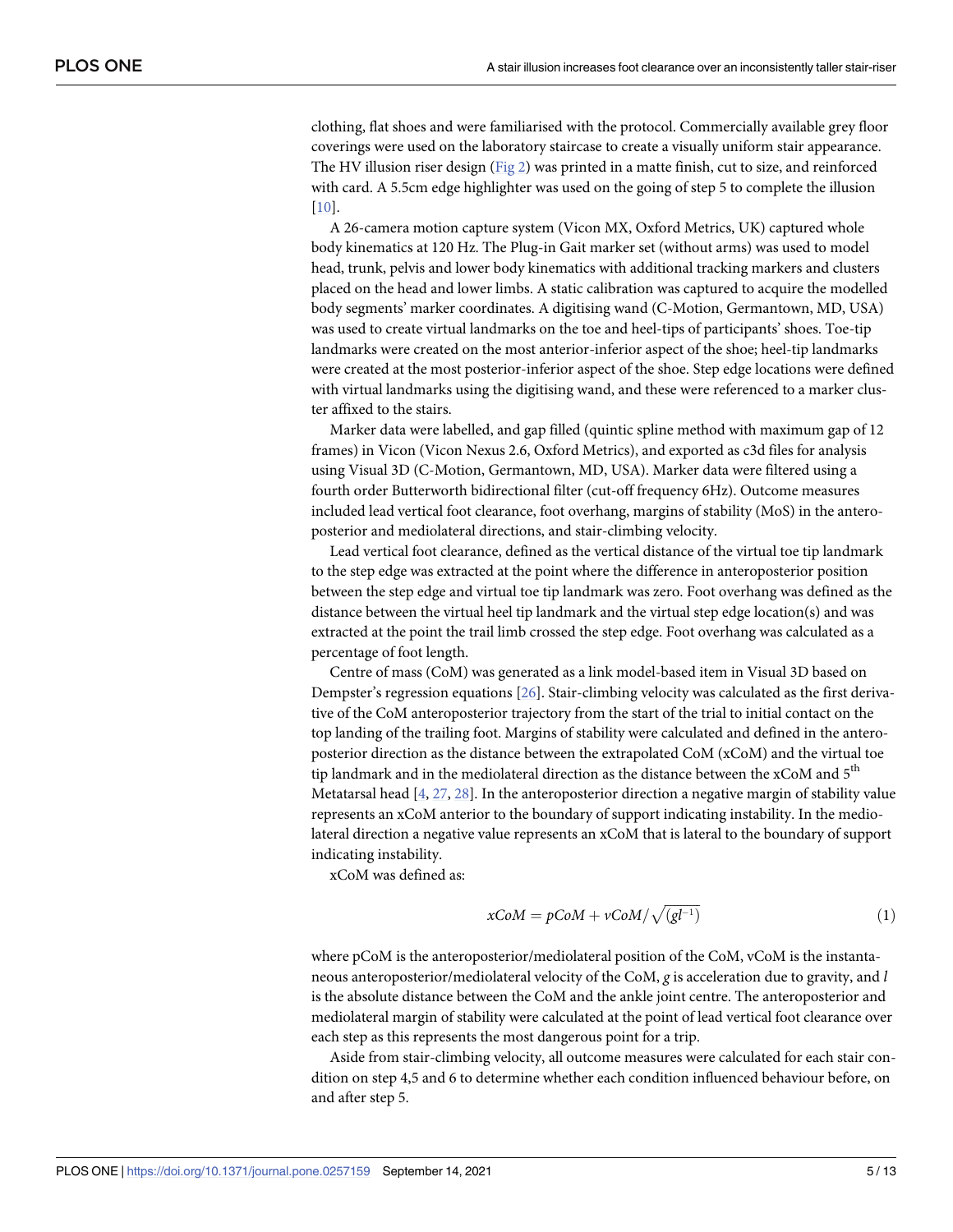#### <span id="page-6-0"></span>**2.3. Visual perception test**

A computer-based perception test using a forced choice psychophysical procedure programmed in PsychoPy (Psychophysics software in Python; version 1.90) assessed the perceived height of step risers when superimposed with the stair HV illusion. This test involved the comparison of an outlined stair image superimposed with versions of HV illusions [\[10\]](#page-11-0) on the bottom riser (fixed riser height) to plain outlined stair images with varying bottom riser heights. Participants then selected the stair that appeared to have the tallest bottom riser height over repeated trials. Perceived riser height was estimated by fitting a psychometric function to the relative step height judgments and finding the point of subjective equality between the patterned and plain steps. This test included the HV illusion that was present in the stair ascent trials (70-30% mark space ratio design;  $Fig 2$  $Fig 2$ ), allowing us to understand how participants may have visually perceived the step riser height during the stair ascent trials in the illusion condition. Whilst a static perception test cannot entirely reflect visual perception dynamically during stair ascent, performing such a test with a physical set of stairs is impractical owing to the significant number of repetitive trials needed to fit a reliable psychometric function. The programming setup of the perception test included three other previously developed HV illusion designs. These designs were not included in the stair ascent assessment since no differences in perceived riser height were found between all versions (One-Way Repeated Measures ANOVA; *p>*.05). Readers are referred to [\[16\]](#page-12-0) for our investigation of differences between illusion designs and for further details about this perception test.

#### **2.4. Statistical analysis**

For each participant, the average of 5 trials for each condition were used for statistical analysis. Residual plots were used to confirm normal distribution of all variables. A One-Way Repeated Measures ANOVA compared kinematic variables for within-subject effects of stair condition (x3: consistent, inconsistent, illusion). Separate ANOVAs were performed for each step. Data sphericity was assessed using Mauchly's test of Sphericity. When data violated sphericity, a Greenhouse-Geisser (*<*0.75) or Huynh-Feldt (*>*0.75) epsilon correction was used. ANOVA effect sizes are reported as partial eta squared ( $n^2$ <sub>p</sub>), for which the thresholds are small (0.01), medium (0.06) and large (0.14). Significant main effects were followed with post-hoc tests using a Bonferroni correction for multiple comparisons. Effect sizes for post hoc comparisons are represented as Hedges *g* for which the thresholds are small (0.2), medium (0.5) and large (0.8) [\[29\]](#page-12-0). A One Sample t test was used to compare the perceived riser height of the HV illusion to the true step height. Statistical analyses were performed in SPSS 26 (SPSS version 26.0 IBM Corp, 2019) with an alpha level of .05. Centre of mass data were incomplete for one participant meaning margin of stability and stair velocity comparisons were performed with eleven participants. All results are reported as mean (1SD).

#### **3. Results**

#### **3.1. Lead vertical foot clearance**

A significant main effect of stair condition was found over step 5 ( $F_{(2, 22)} = 12.413$ ,  $p = < .001$ ,  $n_{p}^{2}$  = .530). The inconsistent condition reduced foot clearance by 0.8cm when compared to the consistent ( $p = .007$ ,  $g = .689$ ), and the illusion condition increased foot clearance by 1.1cm when compared to the inconsistent condition ( $p = .002$ ,  $g = 1.043$ ) [\(Fig](#page-7-0) 3A). No significant differences were found between the consistent and illusion condition ( $p = .615$ ). No significant differences were found between conditions on step 4 and step 6 ([Table](#page-8-0) 1;  $p \ge 0.218$ ).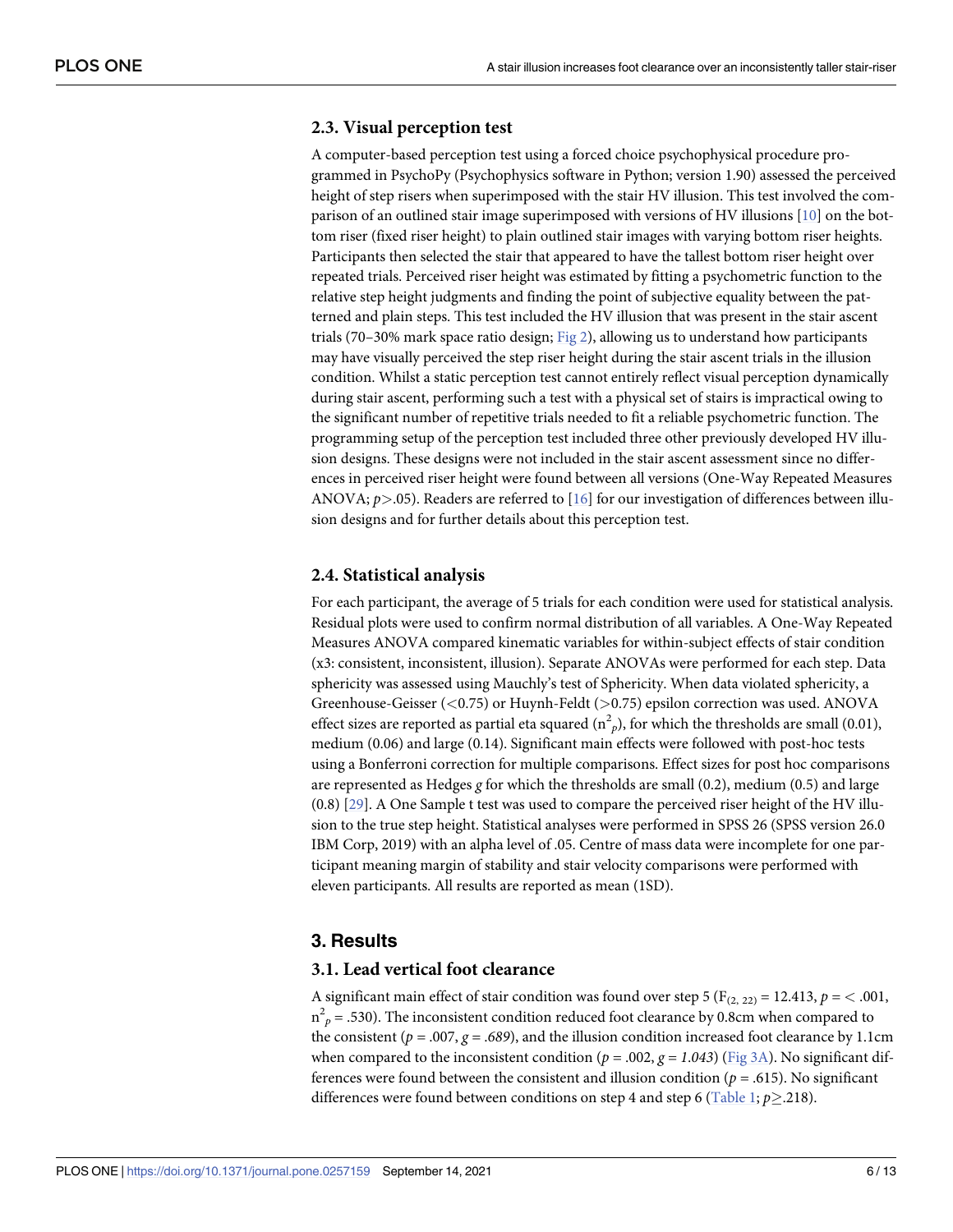<span id="page-7-0"></span>



<https://doi.org/10.1371/journal.pone.0257159.g003>

#### **3.2. Foot overhang**

A significant main effect of stair condition was found on step 5 ( $F_{(2, 22)} = 4.612$ ,  $p = .021$ ,  $n_p^2 =$ .295). The illusion condition reduced foot overhang by 4% compared to the inconsistent condition ( $p = .029$ ,  $g = .327$ ) but was not significantly different to the consistent condition ( $p =$ .541) (Fig 3B). No differences were found on step 5 when the consistent condition was compared to the inconsistent condition ( $p = .387$ ). No significant differences were found between conditions on step 4 and step 6 ( $p \ge 165$ ).

#### **3.3. Anteroposterior margins of stability**

For all conditions, the anteroposterior margin of stability was negative at the point of lead vertical foot clearance (Fig 3C). No significant main effect of stair condition was found on step 5  $(F_{(2, 20)} = 2.391, p = .117, n<sup>2</sup><sub>p</sub> = .193)$ . A significant main effect of stair condition was found on step 4 (F<sub>(1.294, 12.941)</sub> = 6.288,  $p = .020$ ,  $n^2$ <sub>p</sub> = .386). The illusion condition led to a more negative margin of stability when compared to the inconsistent condition by 0.9cm ( $p = .031$ ,  $q = .216$ ) but illusion was not significantly different to the consistent condition (*p =* .055). No differences were found on step 4 when comparing consistent to the inconsistent condition ( $p = 0.366$ ; [Table](#page-8-0) 1). A significant main effect of condition was found on step 6 ( $F_{(2, 20)} = 3.777$ ,  $p = .041$ ,  $n_{p}^{2}$  = .274), but post hoc comparisons revealed no differences between stair conditions  $(p \ge 111)$ ; see S1 [Table](#page-10-0) for differences when post hoc corrections are not applied).

#### **3.4. Mediolateral margins of stability**

For all conditions, the mediolateral margin of stability was positive, indicating stability at the point of lead vertical foot clearance (Fig 3D). No significant main effect of condition was found on step 5 (F<sub>(1.320, 13.203)</sub> = 1.231,  $p = .303$ ,  $n_p^2 = .110$ ). A significant main effect of condition was found on step 4 (F<sub>(2, 20)</sub> = 7.004,  $p = .005$ ,  $n_p^2 = .412$ ). The illusion (15.2 (2.2) cm,  $p =$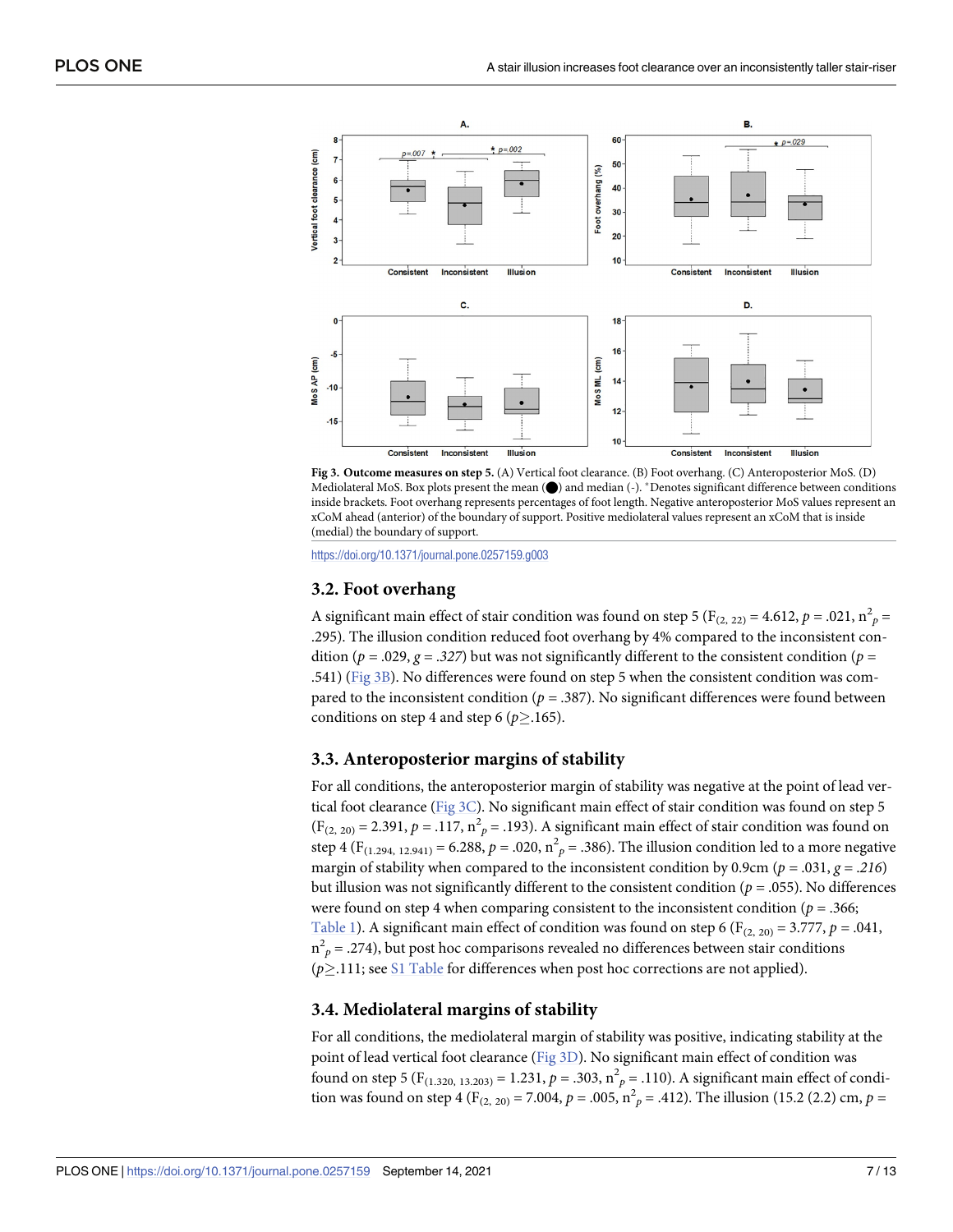|                          | Step 4     |                   |          | Step 5     |              |          | Step 6     |              |          |
|--------------------------|------------|-------------------|----------|------------|--------------|----------|------------|--------------|----------|
|                          | Consistent | Inconsistent      | Illusion | Consistent | Inconsistent | Illusion | Consistent | Inconsistent | Illusion |
| <b>Vertical foot</b>     | 5.0        | 4.7               | 4.9      | $5.5*$     | 4.7          | $5.8*$   | 4.9        | 4.7          | 5.1      |
| clearance (cm)           | (1.2)      | (0.8)             | (1.0)    | (1.0)      | (1.1)        | (1.0)    | (1.0)      | (0.9)        | (0.8)    |
| Foot overhang (%)        | 39.2       | 41.4              | 40.5     | 35.4       | 37.1         | $33.4*$  | 32.0       | 34.0         | 33.9     |
|                          | (11.1)     | (10.7)            | (9.6)    | (11.5)     | (11.6)       | (10.0)   | (11.8)     | (11.4)       | (11.1)   |
| Anteroposterior MoS (cm) | $-10.0$    | $-10.9$           | $-11.8*$ | $-11.4$    | $-12.5$      | $-12.2$  | $-11.7$    | $-12.9$      | $-12.3$  |
|                          | (3.9)      | (4.2)             | (3.7)    | (3.3)      | (3.1)        | (2.9)    | (3.3)      | (3.7)        | (3.3)    |
| Mediolateral MoS (cm)    | 14.2       | 15.1 <sup>†</sup> | $15.2$ † | 13.6       | 14.0         | 13.4     | 14.3       | 15.3         | 14.5     |
|                          | (1.8)      | (2.1)             | (2.2)    | (2.1)      | (1.8)        | (1.6)    | (0.9)      | (1.5)        | (1.7)    |

<span id="page-8-0"></span>[Table](#page-6-0) 1. Values for vertical foot clearance, foot overhang, anteroposterior MoS and mediolateral MoS on steps 4, 5 and 6 across conditions.

Negative and positive MoS values represent an xCoM ahead (anteroposterior) and inside (mediolateral) the boundary of support, respectively. Foot overhang values represent percentages of foot length.

�Denotes significant difference compared to inconsistent condition.

**†**Denotes significant difference compared to consistent condition.

<https://doi.org/10.1371/journal.pone.0257159.t001>

.009) and inconsistent (15.1 (2.1) cm,  $p = .015$ ) condition led to greater stability compared to the consistent condition (14.2 (1.8) cm; Table 1). No significant differences were found between the illusion and inconsistent condition ( $p = 1.0$ ). A significant main effect of condition was found on step 6 (F<sub>(2, 20)</sub> = 3.684,  $p = .043$ ,  $n_p^2 = .269$ ), but post hoc comparisons revealed no differences between stair conditions (*p*�.054; see S1 [Table](#page-10-0) for differences when post hoc corrections are not applied).

#### **3.5. Stair-climbing velocity and perceived riser heights**

Stair-climbing velocity did not significantly differ between stair conditions (consistent = 0.5  $(0.1)$  m.s<sup>-1</sup>, inconsistent = 0.5 (0.1) m.s<sup>-1</sup>, illusion = 0.5 (0.04) m.s<sup>-1</sup>) (F<sub>(3, 33)</sub> = .788, p = .509,  $n_{p}^{2}$  = .067). In the computer-based perception test, the step superimposed with the HV illusion was perceived to be significantly taller than the true height by 12% ( $p < .001$ ,  $g = 2.216$ ).

#### **4. Discussion**

This study is the first to provide evidence that presence of a stair HV illusion can ameliorate the effects of previously reported reduced foot clearance over an inconsistently taller mid-stair riser.

The reduced foot clearance observed for the inconsistent stair condition (0.8cm) corroborates the previously identified stair safety issue that individuals do not adapt to such riser height increases [\[18\]](#page-12-0), likely due to the stair riser increase going unnoticed. Here we show a reduction in foot clearance that is comparable in magnitude to the inconsistency of the stair riser and similar to the reduction (0.9cm) reported by Francksen, Ackermans [\[18\]](#page-12-0). Whilst Francksen, Ackermans [\[18\]](#page-12-0) created an inconsistency on the third stair riser, our inconsistency occurred on the fifth stair riser, suggesting the lack of foot clearance adaptation we found could have been driven by somatosensory learning from as early as two complete steps up.

Foot clearance for the illusion compared to inconsistent stair condition increased, suggesting the stair HV illusion is an effective visual cue that can offset the foot clearance reductions to a safer distance. No changes to foot clearance on step 4 or step 6 across stair conditions also indicate that the foot clearance increase is pertinent to the step the illusion is placed upon, supporting previous findings [[10](#page-11-0), [16](#page-12-0)]. Our computer-based perception test also showed increases in perceived riser height in response to the same HV illusion we used during the stair ascent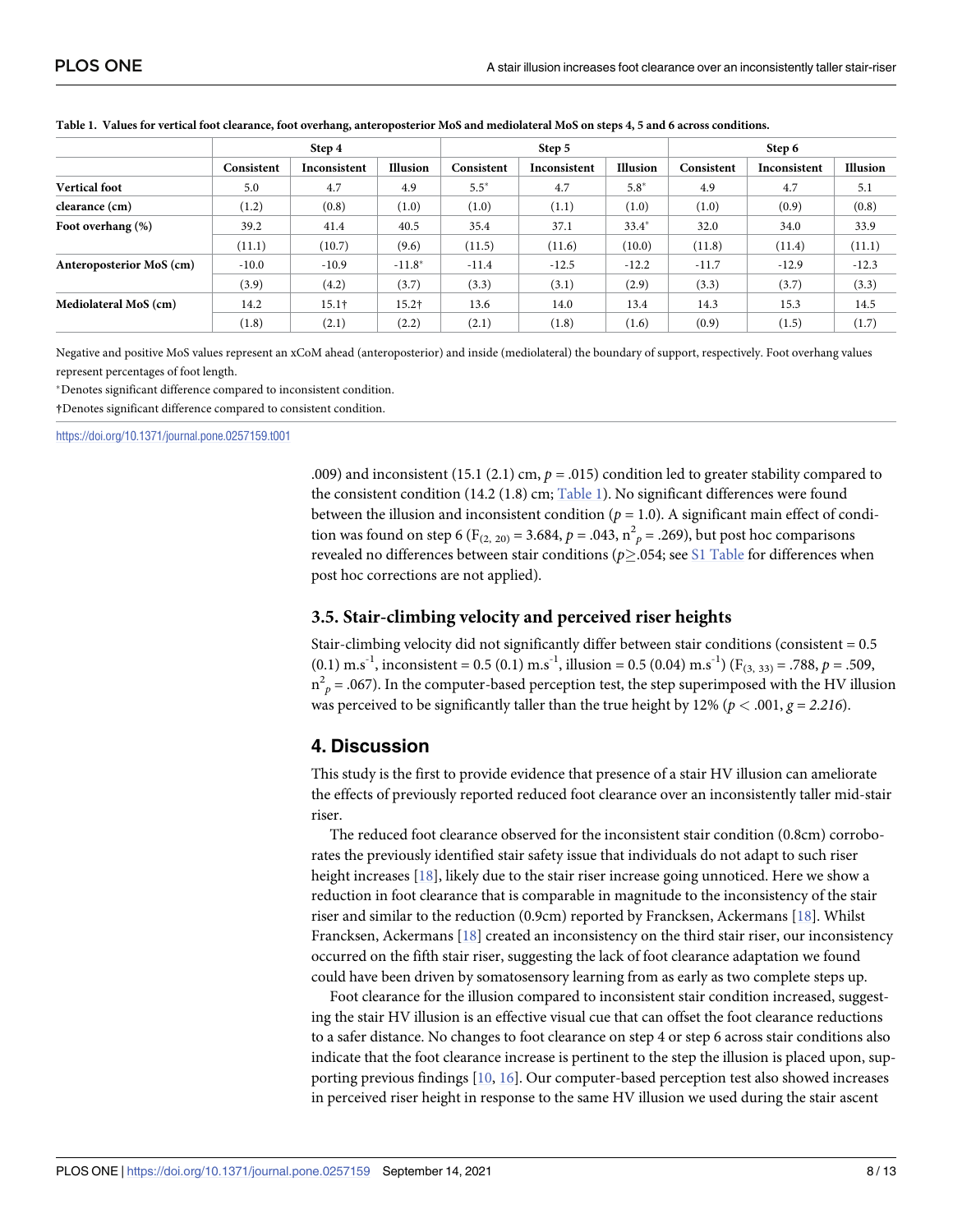<span id="page-9-0"></span>trials. This, alongside accompanying increases in foot clearance, represents a perception-action link. This is important as studies involving motor control in response to illusions sometimes show dissociations between the perceptual response and motor action [[30](#page-12-0)], though this may also be linked to methodological factors [\[31\]](#page-12-0).

On Step 5, the HV illusion resulted in reduced foot overhang compared to the inconsistent condition, meaning a greater portion (4%) of the foot was in contact with the step. Our effect sizes however indicate that this was a small effect. Greater foot contact length on a step reduces the likelihood of a slip occurring and may be related to the presence of the edge highlighter on the going of the step. Previous findings indicate that the presence and positioning of an edge highlighter provides a visual cue that affects where the foot is placed when descending stairs [\[32\]](#page-12-0) and may have a similar effect for stair ascent. This greater foot contact length may also be a result from the increased foot clearance height, as the foot would likely have longer time to travel forwards and downwards onto the step.

On step 4, there was a more negative anterior margin of stability for the illusion condition compared to the inconsistent stair condition, though a negative anterior margin of stability is expected between steps as part of the natural forward movement [[33](#page-12-0)] on stairs. Minimal difference in foot overhang on step 4 between conditions indicates that this change was not a result of changes to the base of support positioning (i.e., anterior foot placement) on the step and more likely a change in the CoM control. This might reflect a more forward leaning upper body posture and head flexion to visually focus on the step with the stair HV illusion, particularly as this step would appear noticeably different to the other steps. During stair descent Bosse, Oberländer [\[28\]](#page-12-0) showed more negative anterior margin of stability at touch down and an associated increased trunk flexion angle trend which could be the case here. On step 4 a significant increase in mediolateral stability was observed in the inconsistent and illusion condition when compared to the consistent condition. Importantly, the mediolateral margin of stability was positive across all conditions indicating stability and this direction of change for the inconsistent and illusion condition was towards a safer margin of stability. The reason for this change is not clear but may be related to the step height change rather than the step appearance given the null difference between the illusion and inconsistent. Over the entire stair ascent period, no significant differences between conditions were observed for stair velocity. This suggests that the step manipulations do not significantly introduce overall stair hesitation. On step 6, differences in margin of stability did not reach statistical significance due to the post hoc correction for multiple comparisons. Our supplementary material provides an indication where differences may have occurred between conditions if statistical significance were achieved. These findings point towards reduced anteroposterior stability for inconsistent when compared to consistent, but greater mediolateral stability for inconsistent when compared to the other conditions. No differences are indicated between illusion and consistent suggesting the stair HV illusion likely does not disrupt normal stair balance over step 6.

For an inconsistent riser, the stair HV illusion may have advantages over the use of an edge highlighter alone. On a single step, edge highlighters appear not to increase foot clearance during the step up (despite the added saliency), whereas a stair HV illusion does [\[10\]](#page-11-0). This means on an inconsistent riser a stair HV illusion would more likely increase foot clearance compared to an edge highlighter. The stair HV illusion incorporates an edge highlighter in its design which can aid stair descent safety [\[32\]](#page-12-0) and could be a possible solution for inconsistent goings, though future work should address this. The riser stripes alongside the top edge highlighter provides greater saliency to the step and may encourage visual attention, particularly for an inconsistent riser which goes unnoticed. The stair HV illusion could therefore be a practical solution for inconsistently taller risers on public stairs, where a rebuild is usually the only option.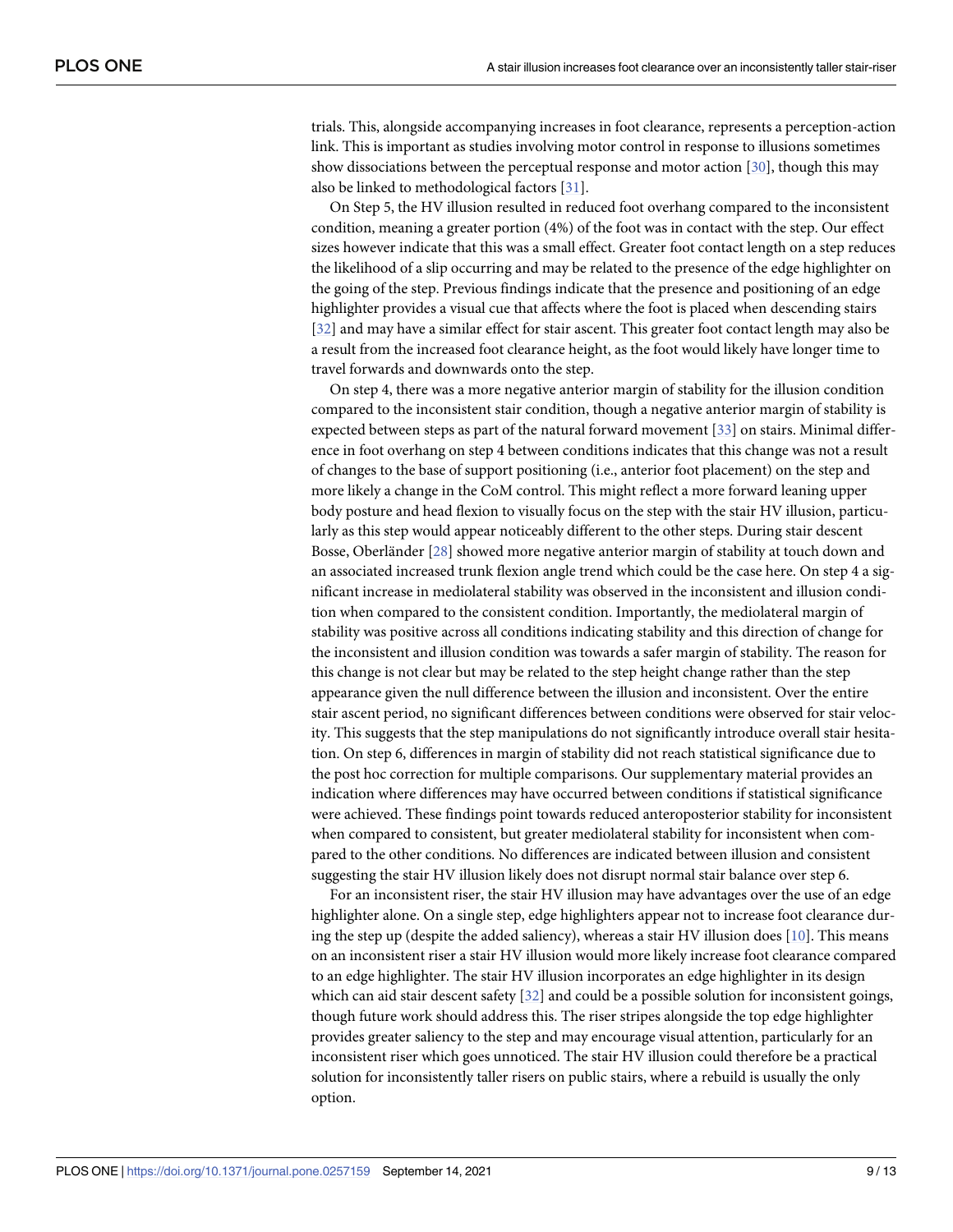#### <span id="page-10-0"></span>**4.1. Limitations and future considerations**

Here we demonstrate a stair safety benefit (i.e., increased foot clearance) by superimposing the stair HV illusion on an inconsistently taller riser, in young adults only. Future research should determine whether older adults, who fall with more serious consequences than young adults, respond in a similar way. Francksen, Ackermans [[18\]](#page-12-0) showed no differences in reduced foot clearances between young and older adults over an inconsistently taller stair riser, suggesting findings from the current study may translate to older adults. Our previous work indicates a perception-action link in older adults in response to the stair HV illusion superimposed on stairs [\[16\]](#page-12-0), so it is plausible that older adults could exhibit increases in foot clearance in response to a stair HV illusion placed onto an inconsistently taller riser in the same way as young adults in the current study. For our consistent condition we chose a plain/uniform stair surface without edge highlighters as these are not always present on stairs. Foster, Whitaker [\[10\]](#page-11-0) showed foot clearance does not increase significantly with the presence of an edge highlighter alone, but does when a stair HV illusion is used. Here it is likely an increase in foot clearance would still occur with a stair HV illusion if all steps had edge highlighters present, though this should be tested explicitly in future. This study tested more males than females, therefore care should be taken when generalising the current findings to females since sex-based differences have been previously reported in stair negotiation. In a stair descent task, Hsue and Su [\[34\]](#page-13-0) showed women to have larger peak to peak CoM displacement and peak instantaneous CoM velocity in the AP, ML and vertical directions compared to men which could affect dynamic stability. Our margin of stability measure was captured at the point where the foot is most likely to catch/contact the inconsistently taller stair riser. Future research could also look to assess whether differences in stability occur across other periods of the gait cycle (e.g., in a time series analysis) when a stair HV illusion is used on an inconsistently taller riser. Future investigations should also assess the efficacy of using the stair HV illusion on stairs in public where cases of inconsistently taller risers are reported. This will also help to establish whether the effectiveness of the illusion translates to real world conditions where factors such as crowds on stairs or distractions to stair visual attention might influence the overall stair safety benefit the illusion provides.

#### **5. Conclusion**

We provide evidence that the presence of a stair HV illusion can offset the effects of reduced foot clearance over an inconsistently taller mid-stair riser. Importantly, there were no detrimental effects on other measures of stair safety over the inconsistently taller step. The stair HV illusion could be a beneficial solution on stairs that have an inconsistent riser and future research should determine its efficacy in real-world environments with younger and older adult stair users.

#### **Supporting information**

**S1 [Table.](http://www.plosone.org/article/fetchSingleRepresentation.action?uri=info:doi/10.1371/journal.pone.0257159.s001) Bonferroni corrected and uncorrected post hoc statistical tests for margins of stability on step 6.** (DOCX) **S1 [Data](http://www.plosone.org/article/fetchSingleRepresentation.action?uri=info:doi/10.1371/journal.pone.0257159.s002).** (XLSX)

## **Acknowledgments**

We would like to thank Rebecca Walker for the assistance she provided with data collection.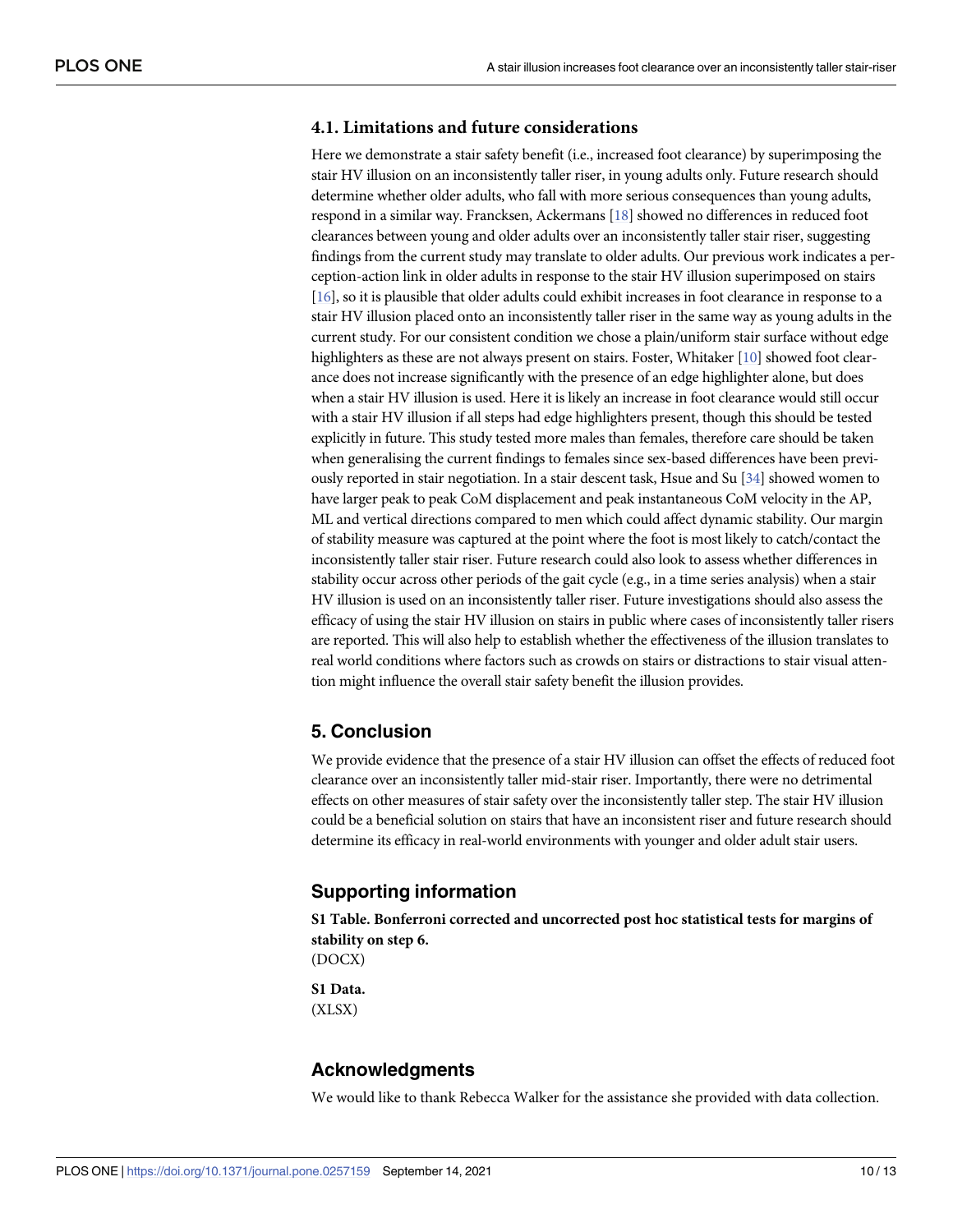#### <span id="page-11-0"></span>**Author Contributions**

**Conceptualization:** Timmion K. Skervin, Mark A. Hollands, Constantinos N. Maganaris, Thomas D. O'Brien, Vasilios Baltzopoulos, Richard J. Foster.

**Data curation:** Timmion K. Skervin, Neil M. Thomas.

**Formal analysis:** Timmion K. Skervin.

**Funding acquisition:** Timmion K. Skervin, Andrew J. Schofield, Mark A. Hollands, Constantinos N. Maganaris, Richard J. Foster.

**Investigation:** Timmion K. Skervin, Neil M. Thomas, Richard J. Foster.

**Methodology:** Timmion K. Skervin, Richard J. Foster.

**Project administration:** Timmion K. Skervin.

**Software:** Timmion K. Skervin.

**Supervision:** Neil M. Thomas, Andrew J. Schofield, Mark A. Hollands, Constantinos N. Maganaris, Richard J. Foster.

**Visualization:** Timmion K. Skervin.

**Writing – original draft:** Timmion K. Skervin, Richard J. Foster.

**Writing – review & editing:** Timmion K. Skervin, Neil M. Thomas, Andrew J. Schofield, Mark A. Hollands, Constantinos N. Maganaris, Thomas D. O'Brien, Vasilios Baltzopoulos, Richard J. Foster.

#### **References**

- **[1](#page-2-0).** Startzell JK, Owens DA, Mulfinger LM, Cavanagh PR. Stair negotiation in older people: a review. J Am Geriatr Soc. 2000; 48(5):567–80. <https://doi.org/10.1111/j.1532-5415.2000.tb05006.x> PMID: [10811553](http://www.ncbi.nlm.nih.gov/pubmed/10811553)
- **[2](#page-2-0).** Jacobs JV. A review of stairway falls and stair negotiation: Lessons learned and future needs to reduce injury. Gait Posture. 2016; 49:159–67. <https://doi.org/10.1016/j.gaitpost.2016.06.030> PMID: [27427833](http://www.ncbi.nlm.nih.gov/pubmed/27427833)
- **[3](#page-2-0).** NHS Digital SCAT. Hospital Admitted Patient Care Activity 2019–20 NHS Digital: NHS Digital, part of the Government Statistical Service Copyright © 2020 Health and Social Care Information Centre; 2020 [updated 18 November 2020. Available from: [https://digital.nhs.uk/data-and-information/publications/](https://digital.nhs.uk/data-and-information/publications/statistical/hospital-admitted-patient-care-activity/2019-20#resources) [statistical/hospital-admitted-patient-care-activity/2019-20#resources](https://digital.nhs.uk/data-and-information/publications/statistical/hospital-admitted-patient-care-activity/2019-20#resources).
- **[4](#page-2-0).** Novak AC, Komisar V, Maki BE, Fernie GR. Age-related differences in dynamic balance control during stair descent and effect of varying step geometry. Applied ergonomics. 2016; 52:275–84. [https://doi.](https://doi.org/10.1016/j.apergo.2015.07.027) [org/10.1016/j.apergo.2015.07.027](https://doi.org/10.1016/j.apergo.2015.07.027) PMID: [26360219](http://www.ncbi.nlm.nih.gov/pubmed/26360219)
- **5.** Wright M, Roys M. Accidents on English dwelling stairs are directly related to going size. Contemporary Ergonomics. 2008; 2008:632.
- **[6](#page-2-0).** Cohen J, LaRue CA, Cohen HH. Stairway falls an ergonomics analysis of 80 cases. Professional Safety. 2009; 54(01).
- **7.** Roys MS. Serious stair injuries can be prevented by improved stair design. Applied ergonomics. 2001; 32(2):135–9. [https://doi.org/10.1016/s0003-6870\(00\)00049-1](https://doi.org/10.1016/s0003-6870%2800%2900049-1) PMID: [11277505](http://www.ncbi.nlm.nih.gov/pubmed/11277505)
- **[8](#page-2-0).** Foster RJ, Maganaris CN, Reeves ND, Buckley JG. Centre of mass control is reduced in older people when descending stairs at an increased riser height. Gait & posture. 2019; 73:305–14. [https://doi.org/](https://doi.org/10.1016/j.gaitpost.2019.08.004) [10.1016/j.gaitpost.2019.08.004](https://doi.org/10.1016/j.gaitpost.2019.08.004) PMID: [31415979](http://www.ncbi.nlm.nih.gov/pubmed/31415979)
- **[9](#page-2-0).** Johnson D, Pauls J. Why Should Home Stairs Be Less Safe? Trial News. 2012; 47(8):11–5.
- **[10](#page-2-0).** Foster RJ, Whitaker D, Scally AJ, Buckley JG, Elliott DB. What you see is what you step: the horizontalvertical illusion increases toe clearance in older adults during stair ascent. Invest Ophthalmol Vis Sci. 2015; 56(5):2950–7. <https://doi.org/10.1167/iovs.14-16018> PMID: [26024081](http://www.ncbi.nlm.nih.gov/pubmed/26024081)
- **[11](#page-2-0).** Rhea CK, Rietdyk S, Haddad JM. Locomotor adaptation versus perceptual adaptation when stepping over an obstacle with a height illusion. PloS one. 2010; 5(7):e11544. [https://doi.org/10.1371/journal.](https://doi.org/10.1371/journal.pone.0011544) [pone.0011544](https://doi.org/10.1371/journal.pone.0011544) PMID: [20634962](http://www.ncbi.nlm.nih.gov/pubmed/20634962)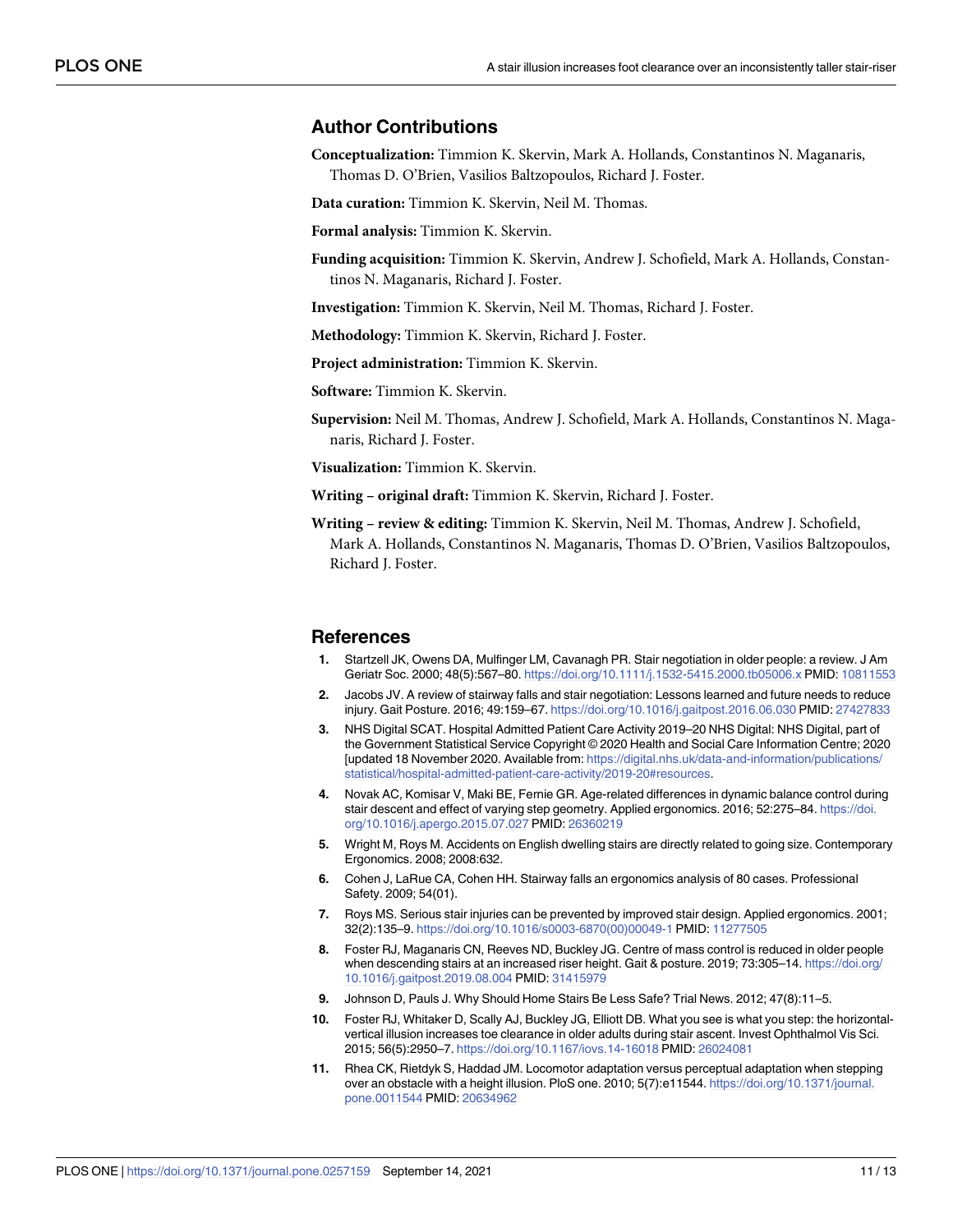- <span id="page-12-0"></span>**[12](#page-2-0).** Elliott DB, Vale A, Whitaker D, Buckley JG. Does my step look big in this? A visual illusion leads to safer stepping behaviour. PLoS One. 2009; 4(2):e4577. <https://doi.org/10.1371/journal.pone.0004577> PMID: [19240790](http://www.ncbi.nlm.nih.gov/pubmed/19240790)
- **[13](#page-2-0).** Heasley K, Buckley JG, Scally A, Twigg P, Elliott DB. Stepping up to a new level: effects of blurring vision in the elderly. Invest Ophthalmol Vis Sci. 2004; 45(7):2122–8. [https://doi.org/10.1167/iovs.03-](https://doi.org/10.1167/iovs.03-1199) [1199](https://doi.org/10.1167/iovs.03-1199) PMID: [15223785](http://www.ncbi.nlm.nih.gov/pubmed/15223785)
- **[14](#page-2-0).** Hamel KA, Okita N, Higginson JS, Cavanagh PR. Foot clearance during stair descent: effects of age and illumination. Gait Posture. 2005; 21(2):135–40. <https://doi.org/10.1016/j.gaitpost.2004.01.006> PMID: [15639391](http://www.ncbi.nlm.nih.gov/pubmed/15639391)
- **[15](#page-2-0).** Simoneau GG, Cavanagh PR, Ulbrecht JS, Leibowitz HW, Tyrrell RA. The influence of visual factors on fall-related kinematic variables during stair descent by older women. J Gerontol. 1991; 46(6):M188–95. <https://doi.org/10.1093/geronj/46.6.m188> PMID: [1940077](http://www.ncbi.nlm.nih.gov/pubmed/1940077)
- **[16](#page-2-0).** Skervin TK, Thomas NM, Schofield AJ, Hollands MA, Maganaris CN, Foster RJ. The next step in optimising the stair horizontal-vertical illusion: Does a perception-action link exist in older adults? Experimental Gerontology. 2021:111309. <https://doi.org/10.1016/j.exger.2021.111309> PMID: [33716111](http://www.ncbi.nlm.nih.gov/pubmed/33716111)
- **[17](#page-2-0).** Miyasike-daSilva V, McIlroy WE. Does it really matter where you look when walking on stairs? Insights from a dual-task study. Plos one. 2012; 7(9):e44722. <https://doi.org/10.1371/journal.pone.0044722> PMID: [22970297](http://www.ncbi.nlm.nih.gov/pubmed/22970297)
- **[18](#page-2-0).** Francksen NC, Ackermans TMA, Holzer D, Ebner SA, Maganaris CN, Hollands MA, et al. Negotiating stairs with an inconsistent riser: Implications for stepping safety. Appl Ergon. 2020; 87:103131. [https://](https://doi.org/10.1016/j.apergo.2020.103131) [doi.org/10.1016/j.apergo.2020.103131](https://doi.org/10.1016/j.apergo.2020.103131) PMID: [32501252](http://www.ncbi.nlm.nih.gov/pubmed/32501252)
- **[19](#page-2-0).** Johnson DA, Pauls J. Systemic stair step geometry defects, increased injuries, and public health plus regulatory responses: CRC Press; 2010.
- **[20](#page-3-0).** BSI. Part 1: Code of practice for the design of stairs with straight flights and winders 2010 [Available from: <https://www.britishstandard.org.uk/pub/bs-5395-12010-9780580558962.aspx>.
- **[21](#page-3-0).** NFPA 101. Life Safety Code 2021 [101:[Available from: [https://www.nfpa.org/codes-and-standards/all](https://www.nfpa.org/codes-and-standards/all-codes-and-standards/list-of-codes-and-standards/detail?code=101)[codes-and-standards/list-of-codes-and-standards/detail?code=101.](https://www.nfpa.org/codes-and-standards/all-codes-and-standards/list-of-codes-and-standards/detail?code=101)
- **[22](#page-3-0).** Foster RJ, Buckley JG, Whitaker D, Elliott DB. The addition of stripes (a version of the 'horizontal-vertical illusion') increases foot clearance when crossing low-height obstacles. Ergonomics. 2016; 59 (7):884–9. <https://doi.org/10.1080/00140139.2015.1105304> PMID: [27626886](http://www.ncbi.nlm.nih.gov/pubmed/27626886)
- **[23](#page-3-0).** Milner AD, Goodale MA. Two visual systems re-viewed. Neuropsychologia. 2008; 46(3):774–85. <https://doi.org/10.1016/j.neuropsychologia.2007.10.005> PMID: [18037456](http://www.ncbi.nlm.nih.gov/pubmed/18037456)
- **[24](#page-4-0).** Bach M. The Freiburg Visual Acuity Test-automatic measurement of visual acuity. Optometry and vision science. 1996; 73(1):49–53. <https://doi.org/10.1097/00006324-199601000-00008> PMID: [8867682](http://www.ncbi.nlm.nih.gov/pubmed/8867682)
- **[25](#page-4-0).** Gov. Protection from falling, collision and impact: NBS; 2010 [Available from: [https://assets.publishing.](https://assets.publishing.service.gov.uk/government/uploads/system/uploads/attachment_data/file/443181/BR_PDF_AD_K_2013.pdf) [service.gov.uk/government/uploads/system/uploads/attachment\\_data/file/443181/BR\\_PDF\\_AD\\_K\\_](https://assets.publishing.service.gov.uk/government/uploads/system/uploads/attachment_data/file/443181/BR_PDF_AD_K_2013.pdf) [2013.pdf](https://assets.publishing.service.gov.uk/government/uploads/system/uploads/attachment_data/file/443181/BR_PDF_AD_K_2013.pdf).
- **[26](#page-5-0).** Dempster WT. Space requirements of the seated operator, geometrical, kinematic, and mechanical aspects of the body with special reference to the limbs. Michigan State Univ East Lansing; 1955.
- **[27](#page-5-0).** Hof AL, Gazendam MG, Sinke WE. The condition for dynamic stability. J Biomech. 2005; 38(1):1–8. <https://doi.org/10.1016/j.jbiomech.2004.03.025> PMID: [15519333](http://www.ncbi.nlm.nih.gov/pubmed/15519333)
- [28](#page-5-0). Bosse I, Oberländer KD, Savelberg HH, Meijer K, Brüggemann G-P, Karamanidis K. Dynamic stability control in younger and older adults during stair descent. Human movement science. 2012; 31(6):1560– 70. <https://doi.org/10.1016/j.humov.2012.05.003> PMID: [22853941](http://www.ncbi.nlm.nih.gov/pubmed/22853941)
- **[29](#page-6-0).** Lakens D. Calculating and reporting effect sizes to facilitate cumulative science: a practical primer for ttests and ANOVAs. Frontiers in psychology. 2013; 4:863. <https://doi.org/10.3389/fpsyg.2013.00863> PMID: [24324449](http://www.ncbi.nlm.nih.gov/pubmed/24324449)
- **[30](#page-9-0).** Aglioti S, DeSouza JF, Goodale MA. Size-contrast illusions deceive the eye but not the hand. Current biology. 1995; 5(6):679–85. [https://doi.org/10.1016/s0960-9822\(95\)00133-3](https://doi.org/10.1016/s0960-9822%2895%2900133-3) PMID: [7552179](http://www.ncbi.nlm.nih.gov/pubmed/7552179)
- **[31](#page-9-0).** Kopiske KK, Bruno N, Hesse C, Schenk T, Franz VH. The functional subdivision of the visual brain: Is there a real illusion effect on action? A multi-lab replication study. cortex. 2016; 79:130–52. [https://doi.](https://doi.org/10.1016/j.cortex.2016.03.020) [org/10.1016/j.cortex.2016.03.020](https://doi.org/10.1016/j.cortex.2016.03.020) PMID: [27156056](http://www.ncbi.nlm.nih.gov/pubmed/27156056)
- **[32](#page-9-0).** Foster RJ, Hotchkiss J, Buckley JG, Elliott DB. Safety on stairs: influence of a tread edge highlighter and its position. Exp Gerontol. 2014; 55:152–8. <https://doi.org/10.1016/j.exger.2014.04.009> PMID: [24768822](http://www.ncbi.nlm.nih.gov/pubmed/24768822)
- **[33](#page-9-0).** Kuo AD, Donelan JM, Ruina A. Energetic consequences of walking like an inverted pendulum: step-tostep transitions. Exercise and sport sciences reviews. 2005; 33(2):88–97. [https://doi.org/10.1097/](https://doi.org/10.1097/00003677-200504000-00006) [00003677-200504000-00006](https://doi.org/10.1097/00003677-200504000-00006) PMID: [15821430](http://www.ncbi.nlm.nih.gov/pubmed/15821430)